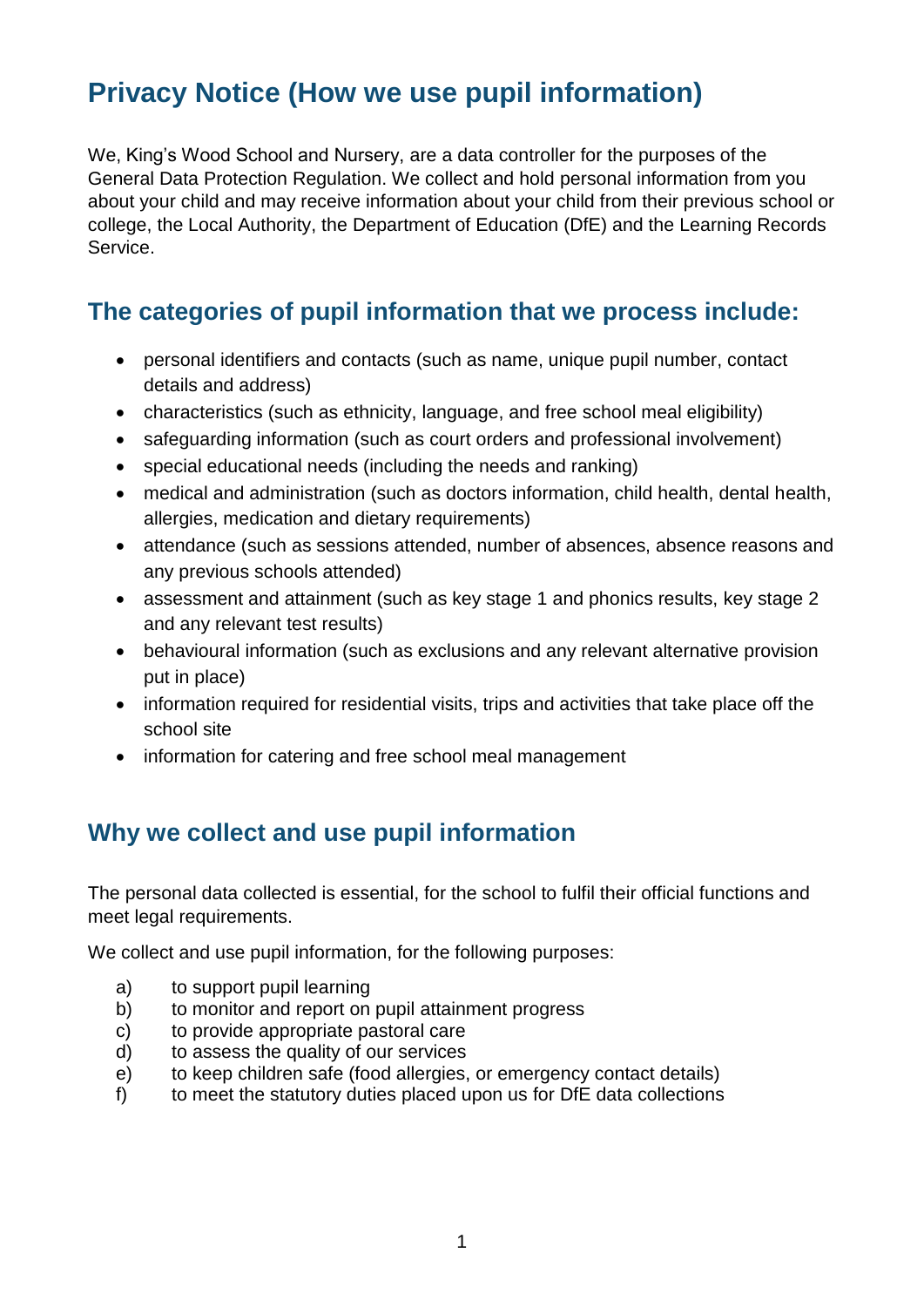Under the General Data Protection Regulation (GDPR), the lawful bases we rely on for processing pupil information are:

- Article 6.1.e states that the use of personal data is justified if 'processing is necessary for the performance of a task carried out in the public interest or in the exercise of official authority vested in the controller'. In this instance, the requirement for the school to deliver education under the Education Act (1996) requires us to collect information to deliver this service.
- Article 9 covers the use of sensitive personal information (this includes health and social care information). This is justified either by article 9.2.a (consent from the data subject) or article 9.2.e (processing is necessary for the purposes of preventive or occupational medicine, for the assessment of the working capacity of the employee, medical diagnosis, the provision of health or social care or treatment or the management of health or social care systems and services).

## **How we collect pupil information**

We obtain pupil information via registration forms at the start of each academic year. In addition, when a child joins us from another school we are sent a secure file containing relevant information.

Pupil data is essential for the schools' operational use. Whilst the majority of pupil information you provide to us is mandatory, some of it requested on a voluntary basis. In order to comply with the data protection legislation, we will inform you at the point of collection, whether you are required to provide certain pupil information to us or if you have a choice in this and we will tell you what you need to do if you do not want to share this information with us.

### **How we store pupil data**

We hold pupil data securely for the set amount of time shown in our data retention schedule. For more information on our data retention schedule and how we keep your data safe, please visit https://www.kingswood.bucks.sch.uk/policies

We hold pupil data for up to a year after they have left the school to help deal with any transition issues.

A significant amount of personal data is stored electronically on systems with a high level of security, for example, on our MIS database. Some information may also be stored in hard copy format.

Data stored electronically may be saved on a [cloud] based system which may be hosted in a different country.

## **Who we share pupil information with**

We routinely share pupil information with:

- schools that the pupils attend after leaving us
- our local authority, Buckinghamshire County Council
- the Department for Education (DfE)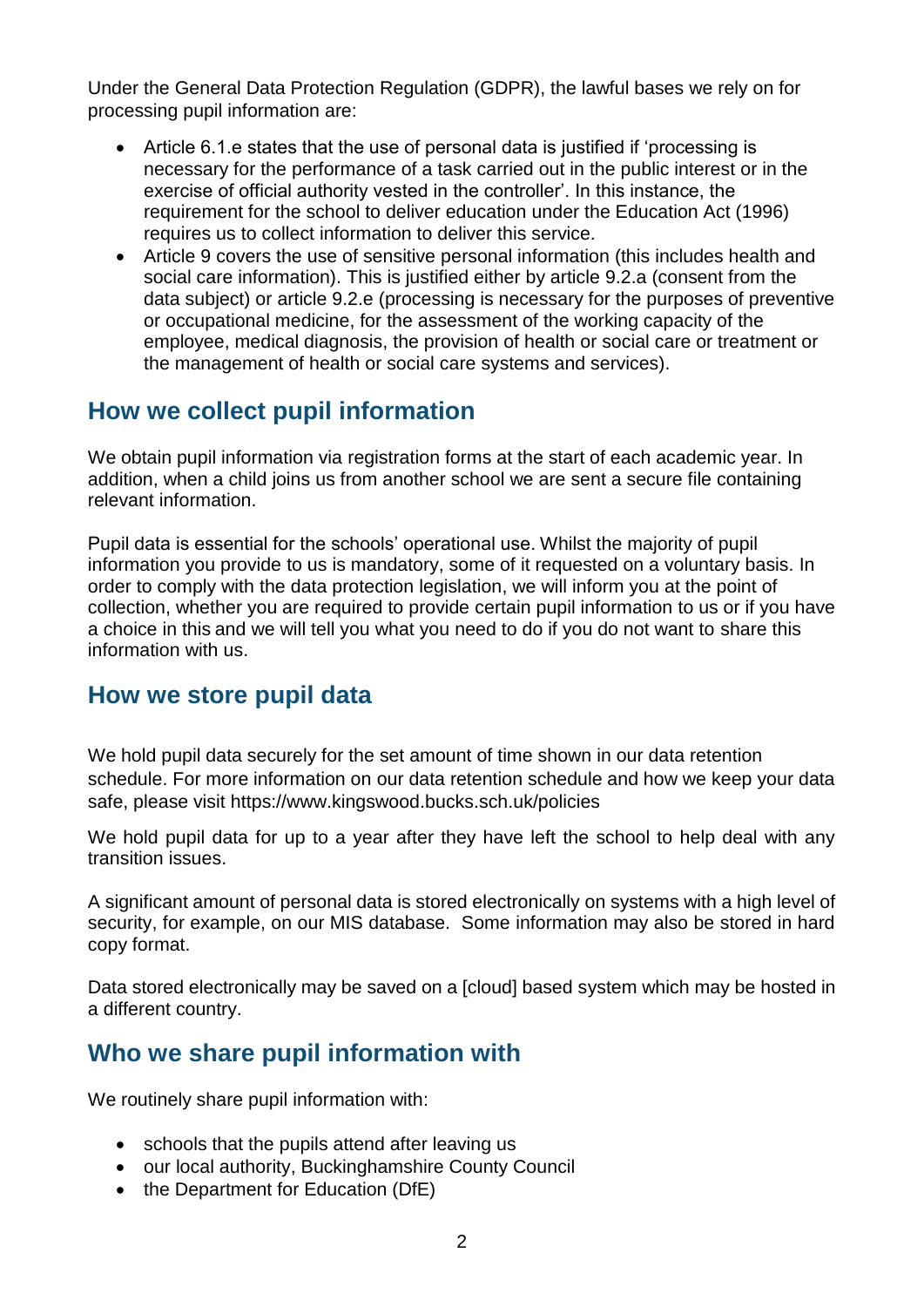- school governors
- the NHS
- National Assessment Agency (NCA)
- a pupil's home local authority (if different);
- other parties where there is a legal basis for doing so

## **Why we regularly share pupil information**

We do not share information about our pupils with anyone without consent unless the law and our policies allow us to do so.

Some of the above organisations may also be Data Controllers in their own right in which case we will be jointly controllers of your personal data and may be jointly liable in the event of any data breaches.

In the event that we share personal data about pupils with third parties, we will provide the minimum amount of personal data necessary to fulfil the purpose for which we are required to share the data.

### **Department for Education**

The Department for Education (DfE) collects personal data from educational settings and local authorities via various statutory data collections. We are required to share information about our pupils with the Department for Education (DfE) either directly or via our local authority for the purpose of those data collections, under:

For school census - Section 3 of The Education (Information About Individual Pupils) (England) Regulations 2013 for the school census

For Assessment and Reporting Arrangements:

- EYFSP Section 40(2)(a) of the Childcare Act 2006 (Learning and Development Requirements) Order 2007 (S.I. 2007/1772)
- KS1 (including phonics) section 87 of the Education Act 2002. Article 9 of The Education (National Curriculum) (Key Stage 1 Assessment Arrangements) (England) Order 20042
- KS2 section 87 of the Education Act 2002. Article 11 of The Education (National Curriculum) (Key Stage 2 Assessment Arrangements) (England) Order 20032

All data is transferred securely and held by DfE under a combination of software and hardware controls, which meet the current [government security policy framework.](https://www.gov.uk/government/publications/security-policy-framework)

For more information, please see 'How Government uses your data' section.

### **Local Authorities**

We may be required to share information about our pupils with the local authority to ensure that they can conduct their statutory duties under

• the Schools Admission Code, including conducting Fair Access Panels.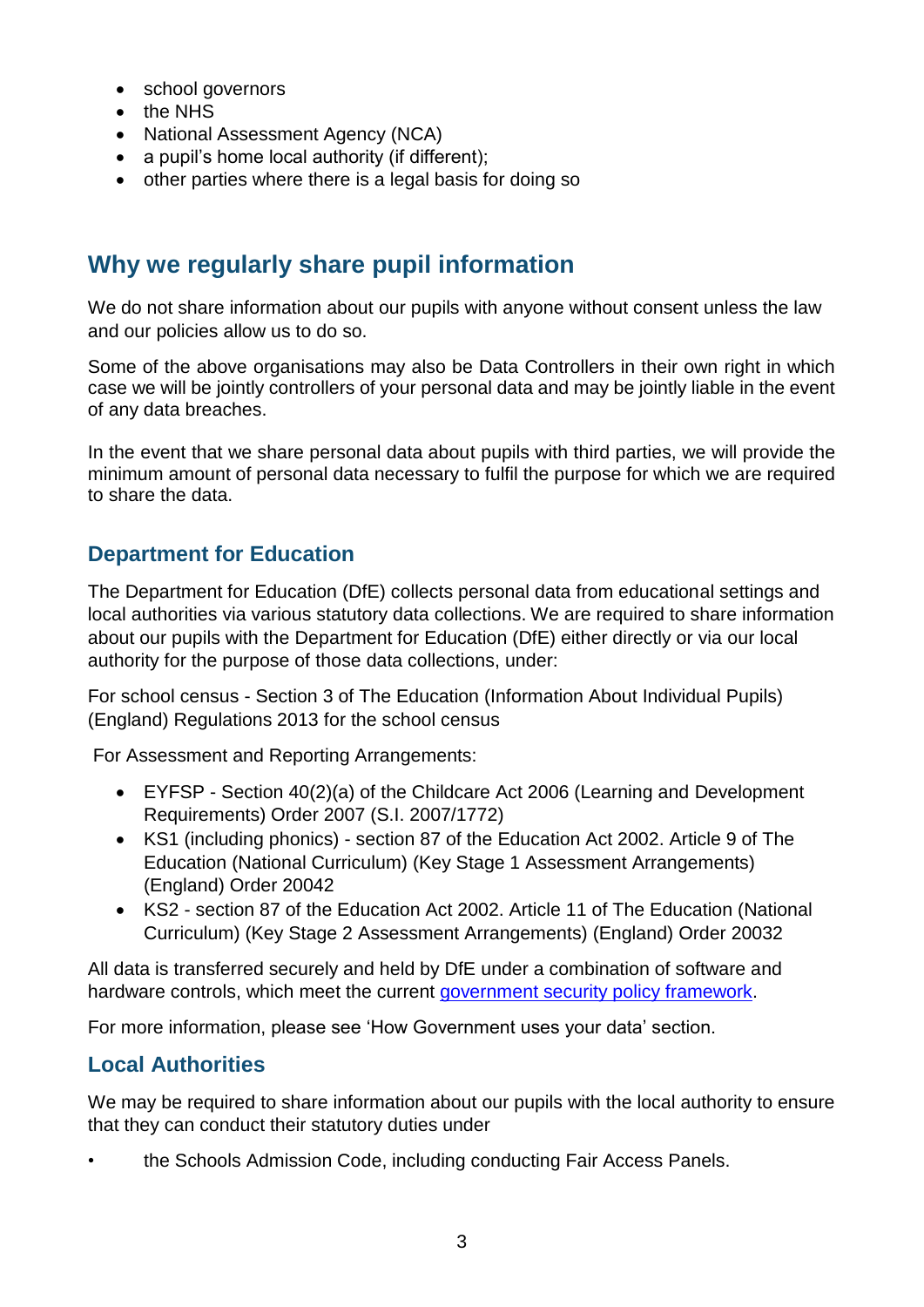### **Requesting access to your personal data**

Under data protection legislation, parents and pupils have the right to request access to information about them that we hold. To make a request for your personal information, or be given access to your child's educational record, contact Nicola Cook, Schools DPO, **[https://schoolsdpo.com](https://schoolsdpo.com/)**

#### **Email: nicola@schoolsdpo**

**Telephone**

#### **01296 658502**

#### **07846 627213.**

Depending on the lawful basis above, you may also have the right to:

- object to processing of personal data that is likely to cause, or is causing, damage or distress
- prevent processing for the purpose of direct marketing
- object to decisions being taken by automated means
- in certain circumstances, have inaccurate personal data rectified, blocked, erased or destroyed; and
- a right to seek redress, either through the ICO, or through the courts

If you have a concern or complaint about the way we are collecting or using your personal data, you should raise your concern with us in the first instance or directly to the Information Commissioner's Office at <https://ico.org.uk/concerns/>

For further information on how to request access to personal information held centrally by DfE, please see the 'How Government uses your data' section of this notice.

## **Contact**

If you would like to discuss anything in this privacy notice, please contact:

#### **Janice Freeman, Headteacher.**

Telephone 01494 521401

Email:schooloffice@kingswood.bucks.sch.uk

### **How Government uses your data**

The pupil data that we lawfully share with the DfE through data collections:

- underpins school funding, which is calculated based upon the numbers of children and their characteristics in each school.
- informs 'short term' education policy monitoring and school accountability and intervention (for example, school GCSE results or Pupil Progress measures).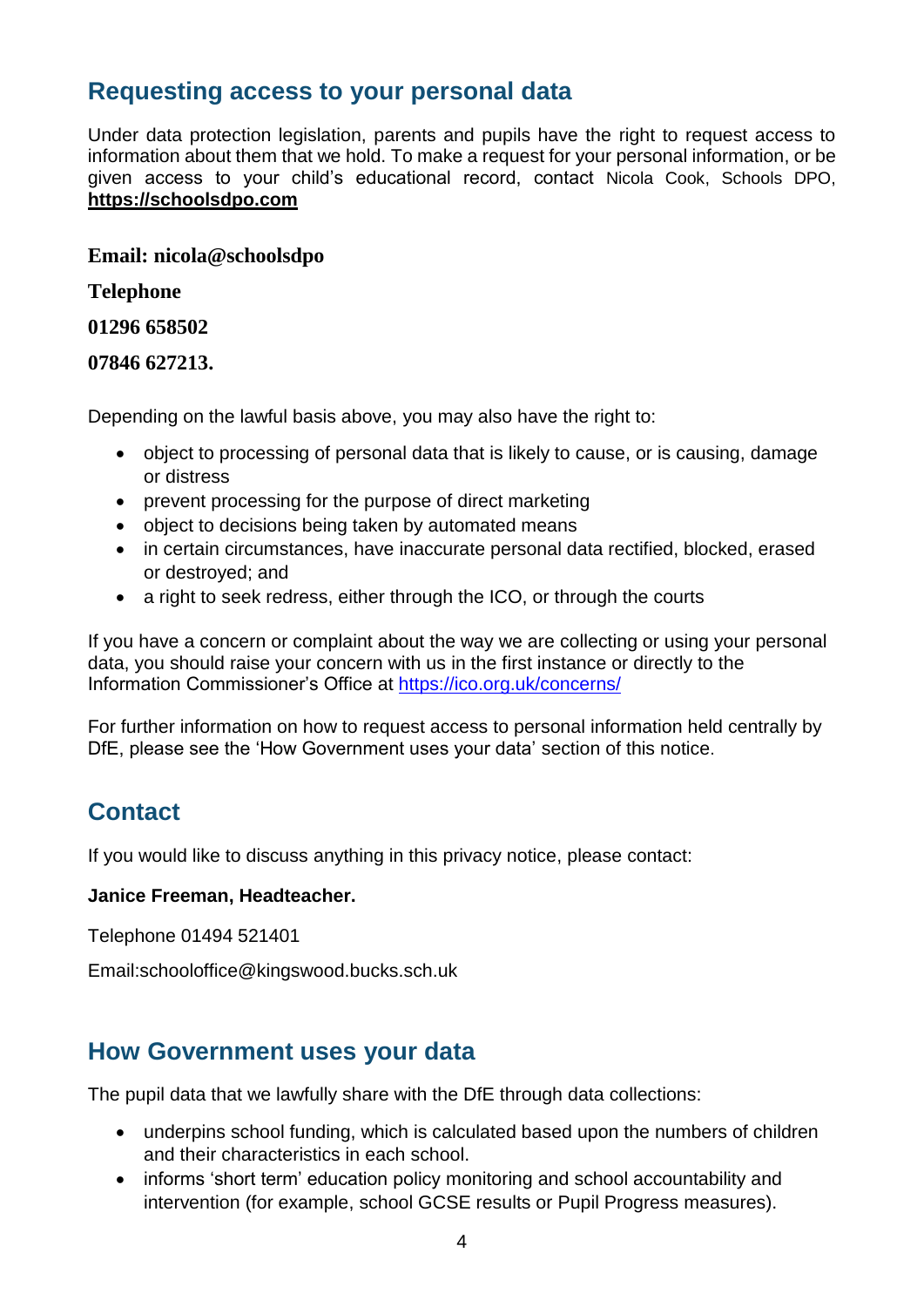supports 'longer term' research and monitoring of educational policy (for example how certain subject choices go on to affect education or earnings beyond school)

### **Data collection requirements**

To find out more about the data collection requirements placed on us by the Department for Education (for example; via the school census) go to <https://www.gov.uk/education/data-collection-and-censuses-for-schools>

### **The National Pupil Database (NPD)**

Much of the data about pupils in England goes on to be held in the National Pupil Database (NPD).

The NPD is owned and managed by the Department for Education and contains information about pupils in schools in England. It provides invaluable evidence on educational performance to inform independent research, as well as studies commissioned by the Department.

It is held in electronic format for statistical purposes. This information is securely collected from a range of sources including schools, local authorities and awarding bodies.

To find out more about the NPD, go to [https://www.gov.uk/government/publications/national-pupil-database-user-guide-and](https://www.gov.uk/government/publications/national-pupil-database-user-guide-and-supporting-information)[supporting-information](https://www.gov.uk/government/publications/national-pupil-database-user-guide-and-supporting-information)

### **Sharing by the Department**

The law allows the Department to share pupils' personal data with certain third parties, including:

- schools
- local authorities
- researchers
- organisations connected with promoting the education or wellbeing of children in England
- other government departments and agencies
- organisations fighting or identifying crime

For more information about the Department's NPD data sharing process, please visit: <https://www.gov.uk/data-protection-how-we-collect-and-share-research-data>

Organisations fighting or identifying crime may use their legal powers to contact DfE to request access to individual level information relevant to detecting that crime. Whilst numbers fluctuate slightly over time, DfE typically supplies data on around 600 pupils per year to the Home Office and roughly 1 per year to the Police.

For information about which organisations the Department has provided pupil information, (and for which project) or to access a monthly breakdown of data share volumes with Home Office and the Police please visit the following website: <https://www.gov.uk/government/publications/dfe-external-data-shares>